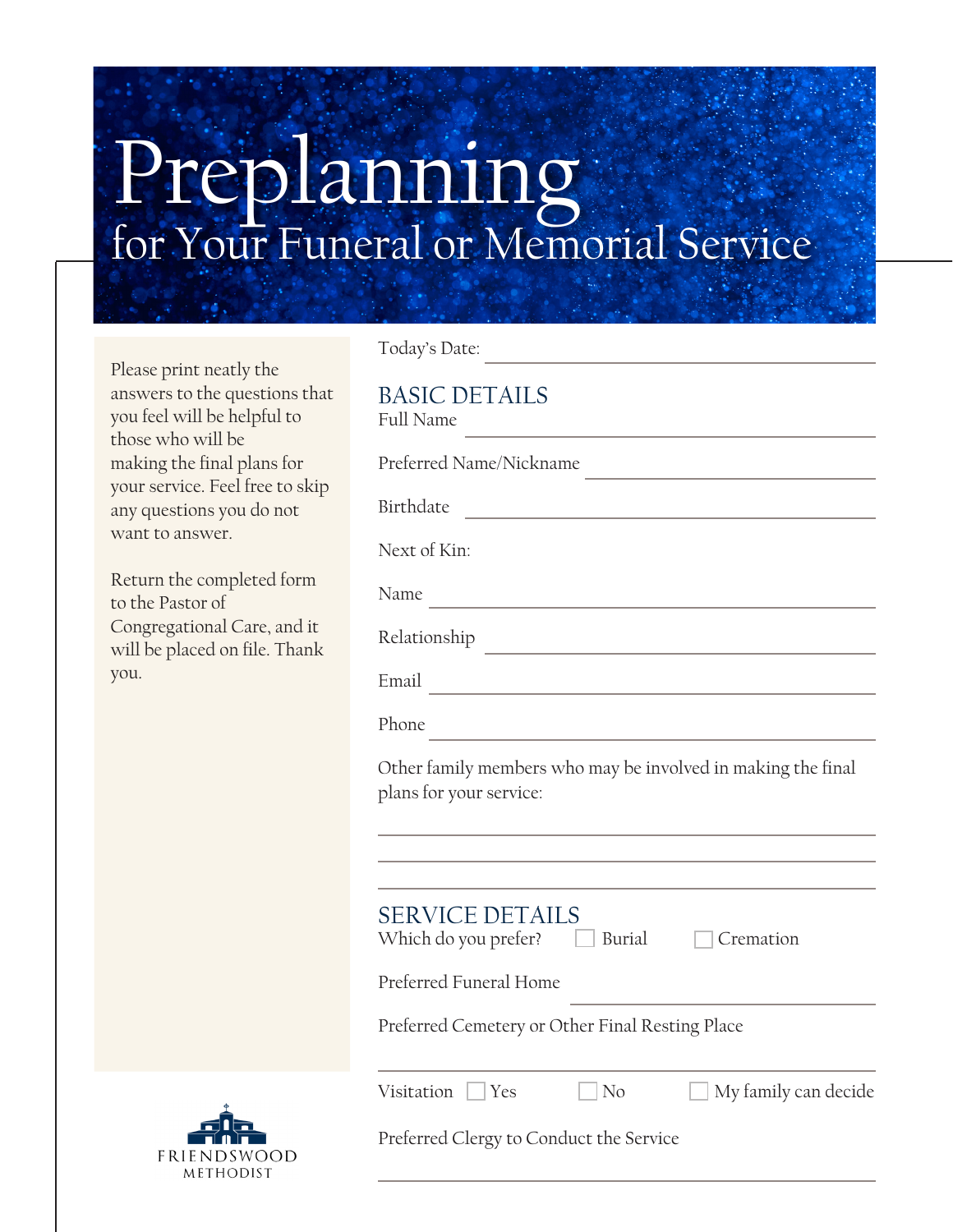#### 

# SERVICE DETAILS CONT.

Favorite Scriptures (and why)

| Which type of music do you prefer for the service?<br>Contemporary                                        | Traditional |
|-----------------------------------------------------------------------------------------------------------|-------------|
| If traditional, which instrument do you prefer for the service?<br>Organ                                  | Piano       |
| Preferred Musicians to Sing or Play for the Service                                                       |             |
| Organization(s) to be named for memorial contributions                                                    |             |
| Pall Bearers                                                                                              |             |
| PERSONAL AND SPIRITUAL DETAILS                                                                            |             |
|                                                                                                           |             |
|                                                                                                           |             |
| What church(es) has/have been most foundational in your life?                                             |             |
| What is your first memory of church?<br>Were you baptized? Describe what you remember of that experience. |             |
| What special memories do you have of Friendswood Methodist?                                               |             |
|                                                                                                           |             |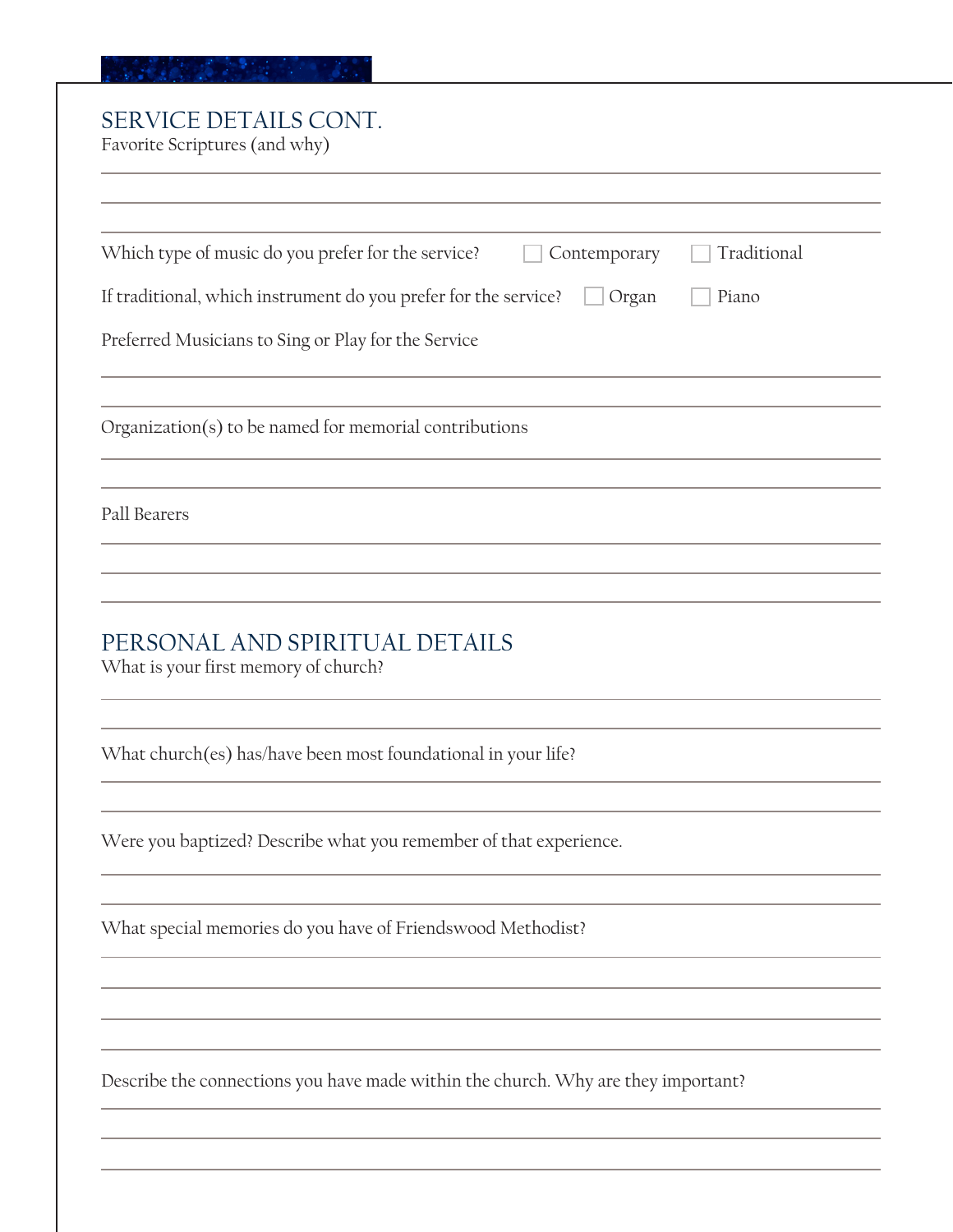### PERSONAL AND SPIRITUAL DETAILS CONT.

How would you describe your relationship with Jesus/God?

What is the most important thing you have done in your life?

What is your legacy?

At the end of your service, what are the most important things you want people to have heard about you?

<u> 1989 - Johann Barbara, martxa al III-lea (h. 1989).</u>

Where were you born?

Where did you grow up?

Who was in your immediate family?

What is your fondest memory?